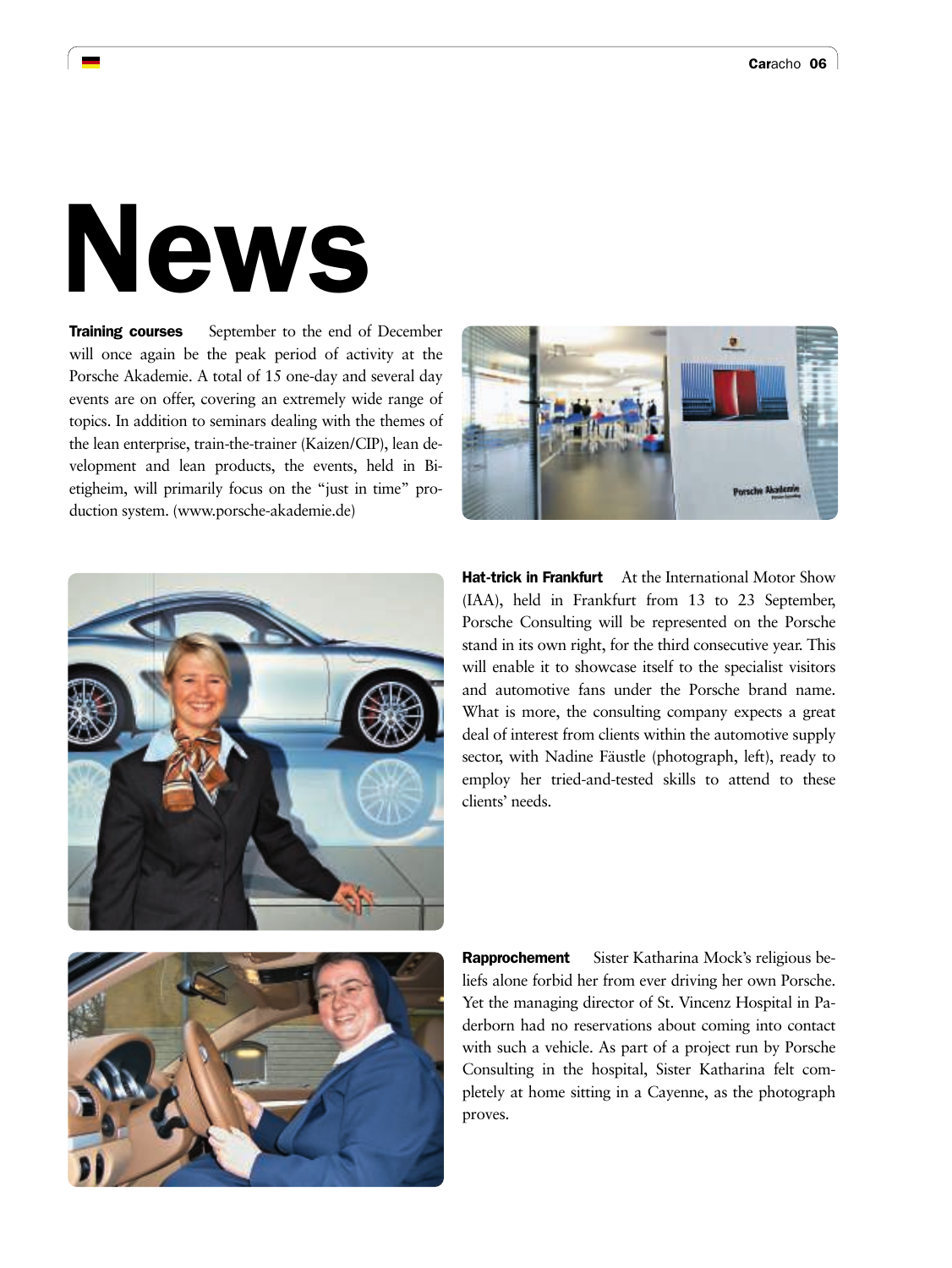## "Great Success in a Short Period of Time"

*Following the successful launch at Freiburg University Hospital, the number of hospital projects is continually increasing. This is sufficient reason for Porsche Consulting to strengthen its team with specialists from the field of medicine. Daria Ostovan and Gerald Tomenendal have recently joined the team of consultants.*

#### *Why have you transferred from the hospital to the consultancy sector?*

Daria Ostovan: "As a doctor, I spent years looking at the structures and general conditions within hospitals. The realisation that the greatest commercial potential within the healthcare sector lies precisely in improving



the efficiency of hospitals motivated me and ultimately led me to take this step."

Gerald Tomenendal: "In my former position I had to work within rigid structures that made it almost impossible to institute any change processes. Consulting offers me the opportunity, as an external partner, to make a positive contribution towards shaping change."

## *First advising patients, now advising clients—how difficult was it to adjust?*

**Daria Ostovan:** "It is certainly difficult no longer being in the operating theatre, as I really enjoyed performing operations. However, doctors and nursing staff generally concentrate on medical care, whilst the general conditions and organisational requirements are neglected. It is all too rare that patients are seen as customers, with personal needs. This involves not only medical care but also a structured treatment process with short waiting times and as short a stay in hospital as possible."

Daria Ostovan (32) worked for more than four years in accident and emergency and orthopaedics. During this time, he was jointly responsible for DRG coding and drug control, as well as his medical duties. Before transferring to Porsche Consulting, he was in charge of the externally supported project "More doctor per patient" for his former employer, and studied hospital management and health economics (MBA) in Dresden.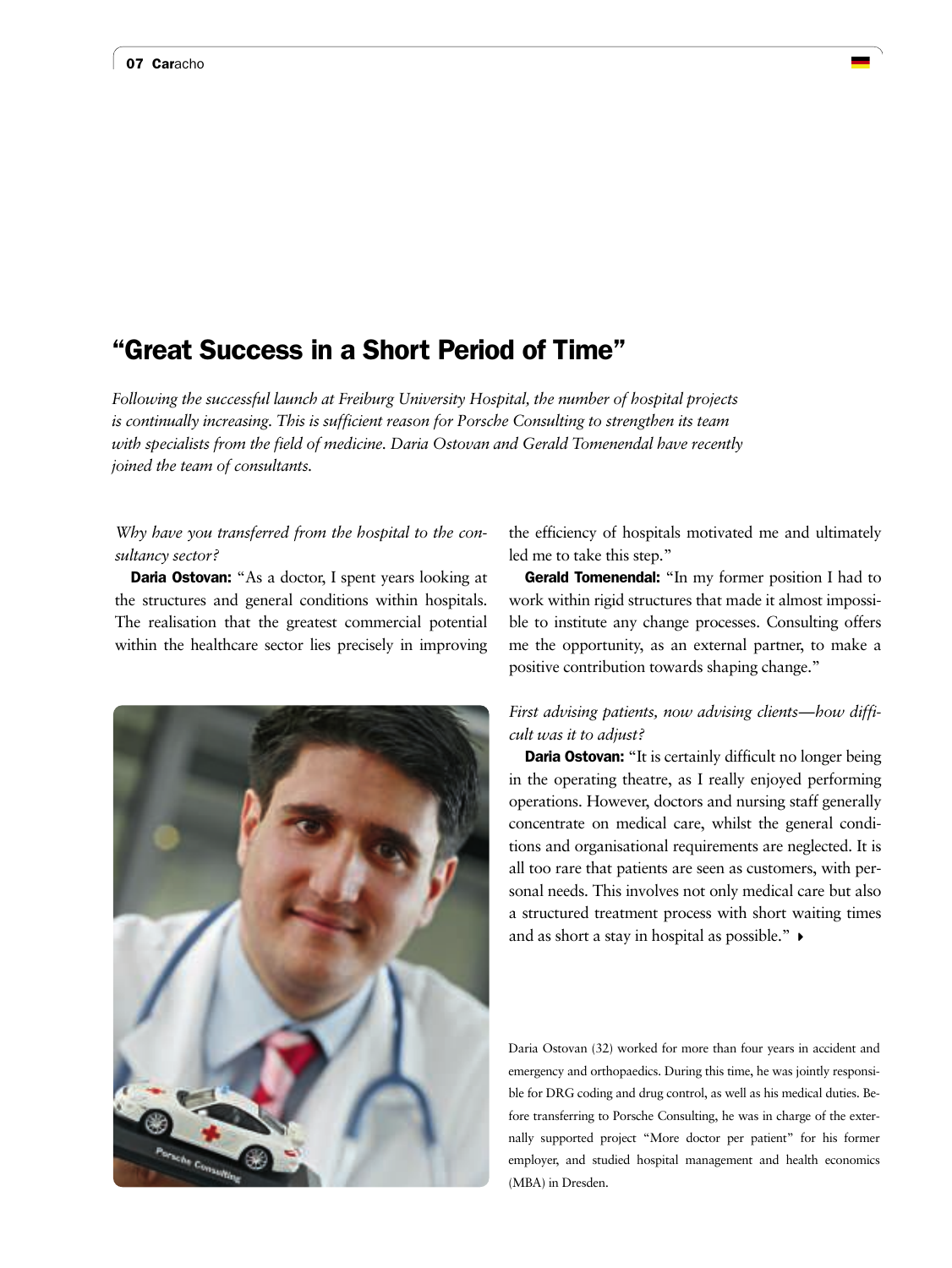

Gerald Tomenendal: "I didn't find it difficult to make the change. While working for Rhön-Klinikum AG and dealing with due-diligence inspections and the foundation of centres for medical provision, I had to get to grips with new structures within a short time and I always found that very exciting. Now I am experiencing that on a much more intensive level."

### *What did you think of your first months at Porsche Consulting?*

Gerald Tomenendal: "The work and the field of activity is even more interesting than I expected. Above all, I am impressed by the intensity with which solutions and measures are drawn up jointly with the clients, in workshops. That increases clients' acceptance of consultants and makes it easier to implement the measures in the short term."

Daria Ostovan: "I find it inspiring that you can achieve successful results within a short period and that these are then implemented rapidly. I was also surprised by the pleasant working atmosphere and the informal dealings with colleagues, which made starting work here easy for me."

#### *In your opinion, what are the greatest challenges you face?*

**Daria Ostovan:** "The real challenge is initiating the process of changing the way our customers think. Many do not understand the concept of a process-orientated way of working and it requires a great deal of work to convince them."